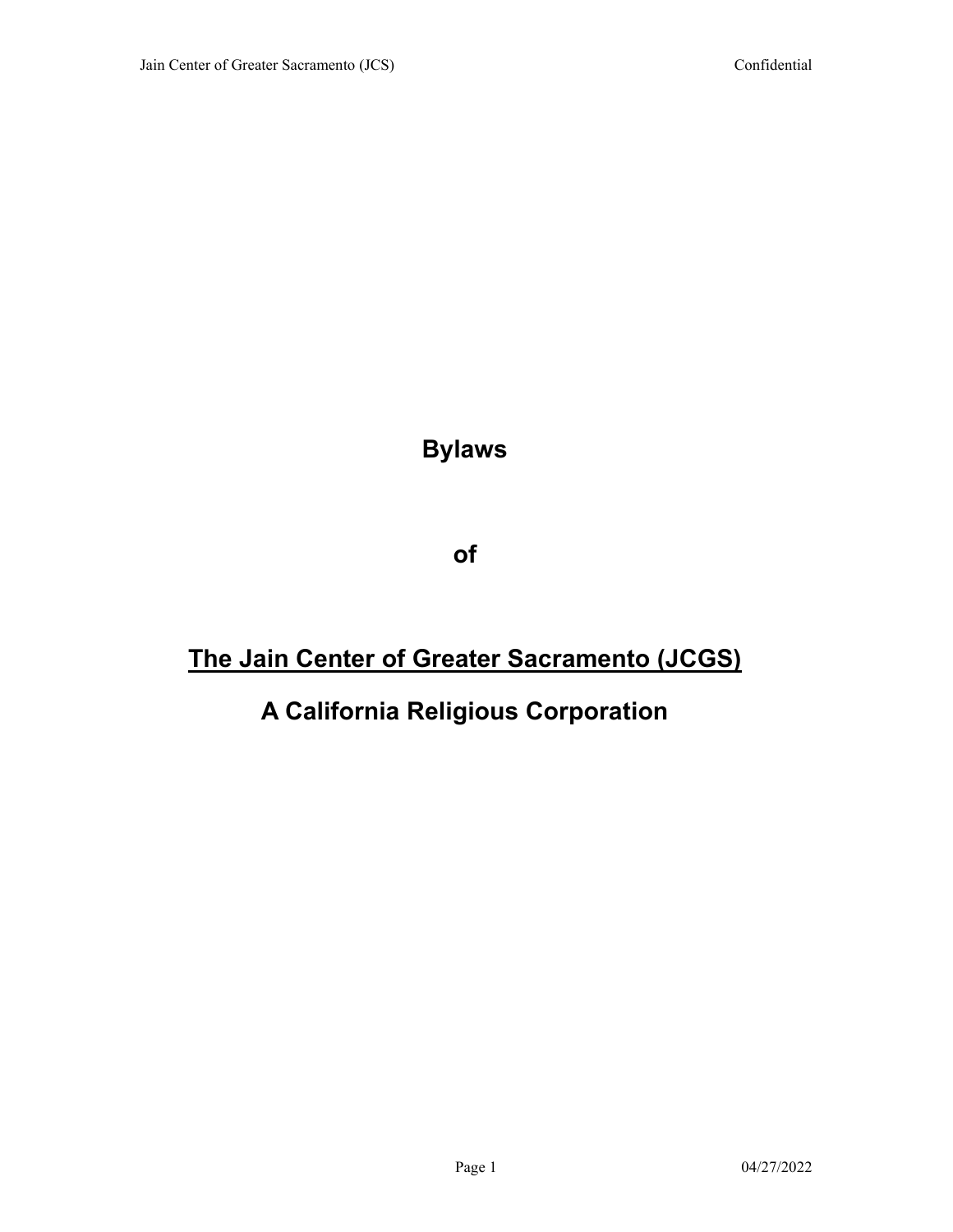# **BYLAWS**

#### **OF**

# **THE JAIN CENTER OF GREATER SACRAMENTO (JCGS)**

# **A CALIFORNIA RELIGIOUS CORPORATION**

# **ARTICLE 1**

# **OFFICES**

# **SECTION 1. PRINCIPAL OFFICE**

The principal office of the corporation hereinafter referred to as the "Jain Center of Greater Sacramento (JCGS)" for the transaction of its business is located in and encompasses Sacramento and surrounding counties of Northern California.

# **SECTION 2. CHANGE OF ADDRESS**

The County of JCGS' principal office can be changed by amendment of these Bylaws except the Executive Committee can change the Principal office from one location to another within the named county by noting the changed address and effective date below; and such changes of address shall not be deemed as amendment of these Bylaws:

-----------------------------------------------------------Dated: ----------------------- -----------------------------------------------------------Dated: ----------------------- -----------------------------------------------------------Dated: -----------------------

# **SECTION 3. OTHER OFFICES**

JCGS may also have offices at such other places, within or outside the State of California, where it is qualified to do business, as its business may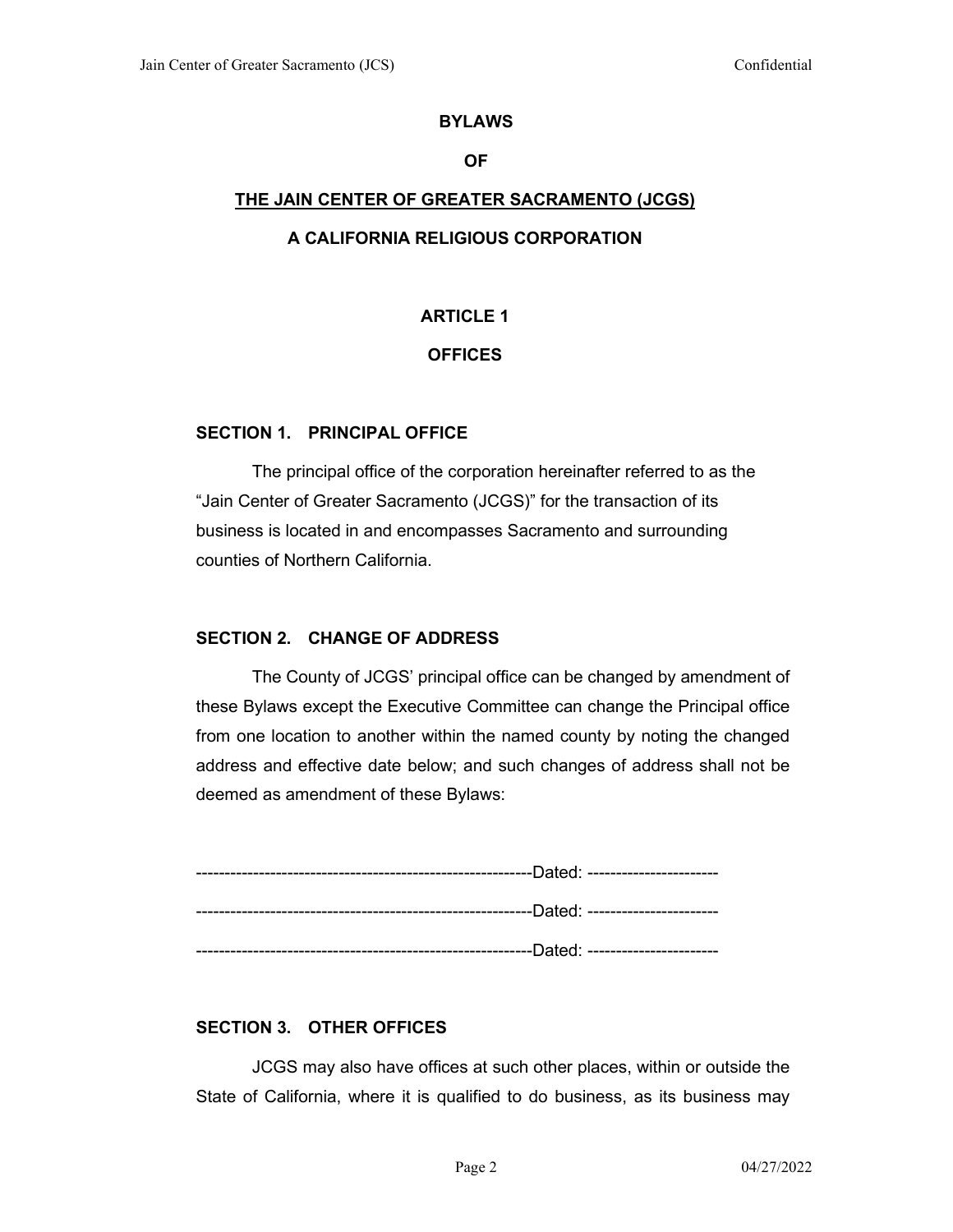require and as the Executive Committee may, from time to time, designate.

#### **SECTION 4. SCHEDULES**

JCGS Fiscal / Office Year : 1<sup>st</sup> January to 31<sup>st</sup> December.

Election of the Executive Committee : One of the Paryushan Days.

#### **ARTICLE 2**

# **OBJECTIVES AND PURPOSES OF JCGS**

- 1. The primary objectives and purposes of the Jain Center of Greater Sacramento (JCGS) shall be as follows:
- 2. To establish, maintain, foster, promote and support the establishment of Jain Institutions, including Jain Temples, Ashrams, Bhavans, Schools, etc. in the United States and elsewhere
- 3. To facilitate the practice of Jainism and promote the values and principles of Jainism through JCGS
- 4. To create an environment where members of JCGS are proud of being its members
- 5. To provide religious, educational, cultural, and intellectual interchanges between the various Jain centers and communities located in the United States, India, and elsewhere
- 6. To teach, commemorate, and celebrate Jain religious events, festivals, and rituals; AND
- 7. To initiate and promote community service project(s) in consistence with the goals of JCGS

# **ARTICLE 3**

#### **BENEFACTOR(S)**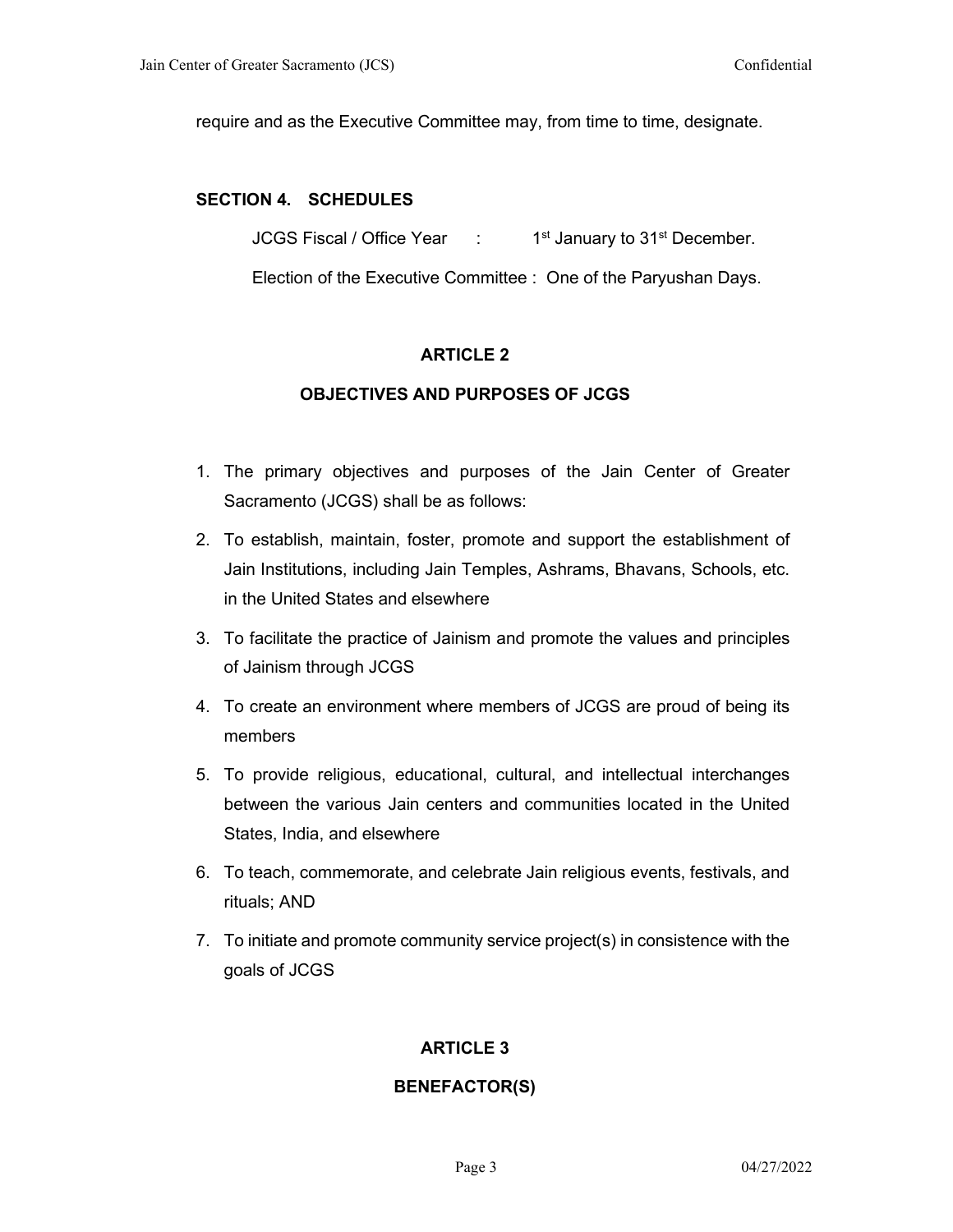#### **SECTION 1. QUALIFICATION**

Any person who has successfully completed at least one year as an honorary member of JCGS, can become "Benefactor of JCGS" by contributing minimum 1000 points, as measured on the Weight Matrix of JCGS.

The initial contribution of 1000 points will remain valid for five years  $\omega$ 200 points per year. Every Benefactor earns "one lifetime voting right" in lieu of each "one year AND 200 points" contributed to JCGS. Every Benefactor is also expected to directly contribute minimum 40 hours of dedicated time to JCGS. Voting rights will keep getting accumulated over time. This means, a Benefactor who chooses to contribute 400 points each year will be having 10 voting rights at the end of five years vis-à-vis another Benefactor who chooses to contribute only the minimum required 200 points, and thus ends up with only 5 voting rights at the end of the same five years. This will ensure that those who contribute more automatically carry a larger influence in any critical decision-making process that requires voting. There is no limitation as to maximum numbers of voting rights that any JCGS Benefactor can earn.

To start the Benefactor Body, current President of JCGS, advised by a 7 persons bylaws committee, shall send invitations to the prospective Benefactors for joining JCGS. Known good contributors to JCGS, who have spent money, time and resources towards the cause, formation and well-being of JCGS shall be identified and invited. To avoid any disparities, all Benefactors choosing to join JCGS in response to the invitations above, will be deemed to have contributed no points in the beginning.

In future, Value Administrator of JCGS will invite qualifying honorary members to become Benefactors.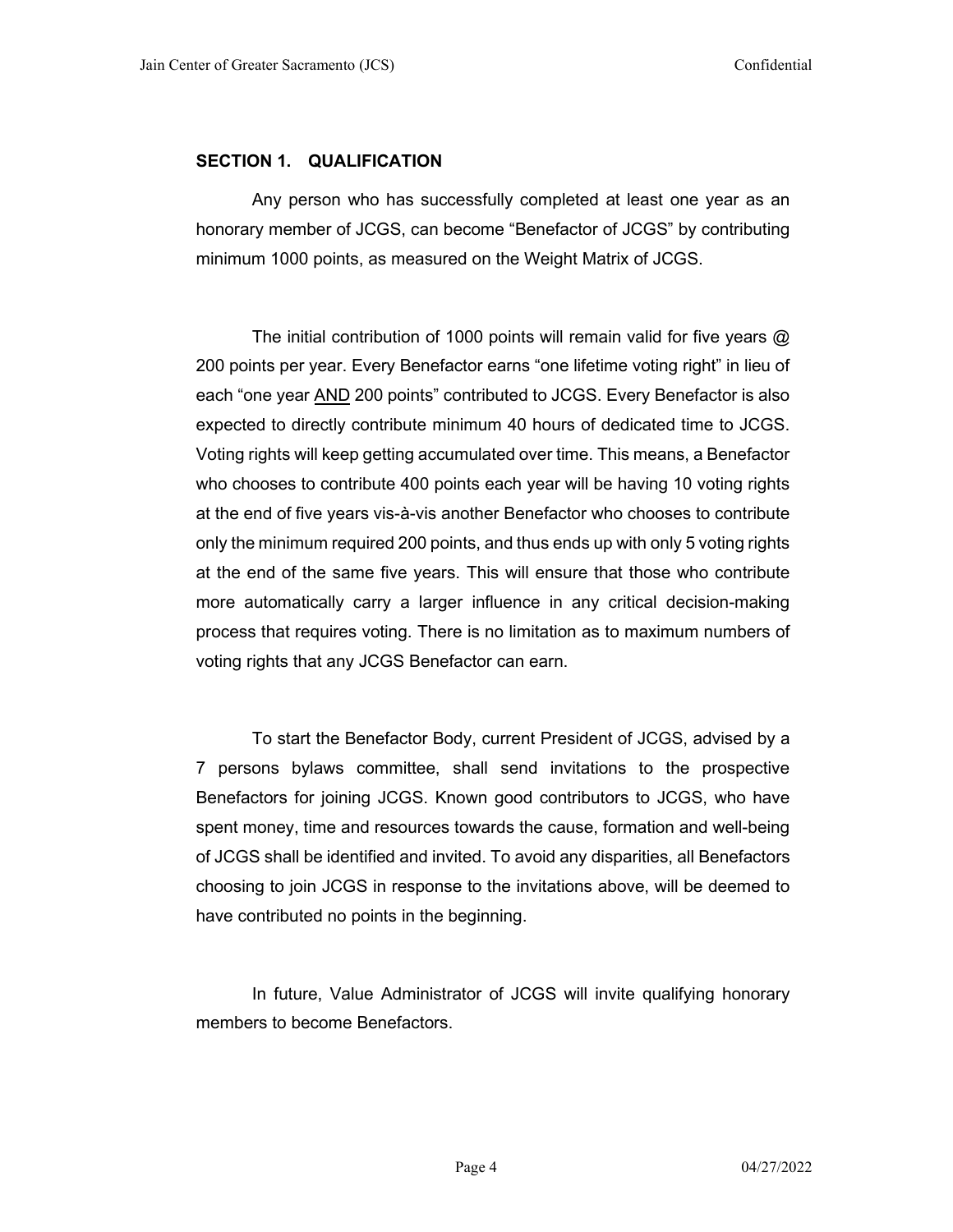# **SECTION 2. TERM OF BENEFACTORS**

Once achieved the status of a "Benefactor of JCGS", the person will continue to hold this status life long, even if he/she does not remain an active contributor to JCGS due to any circumstances. If active, Benefactor will also continue to hold the cumulative voting rights last earned, life long. Benefactor can lose status only by way of the process of removal or resignation. Benefactor status can not be inherited. Value Administrator of JCGS will keep an up-todate record of the points contributed (measured on the Weight Matrix) and voting rights so earned, by a Benefactor of JCGS over time.

## **SECTION 3. PURPOSE(S) / DUTIES**

BENEFACTOR(S), except those elected to the Executive Committee, shall have no direct responsibilities for governing or operating the JCGS. However, Benefactors of JCGS will:

- 1. Vote and elect the Executive Committee
- 2. Provide general guidance to the Executive Committee in strategic policies and long-term planning
- 3. Oversee all matters of JCGS whose primary purpose is not operational, not involving day to day activities, which may have long-term impact, greater than two years, in various areas, including corporate planning and development

#### **SECTION 4. ISSUES/ CONFLICTS RESOLUTION**

In case an issue or conflict arises in JCGS that is beyond the scope of normal powers of, or any resolutions provided by, the Executive Committee of JCGS; the Benefactors of JCGS shall intervene, and provide resolution/s. Examples of such extra ordinary situations could be a faux-pause disagreement with in the Executive Committee of JCGS, resignation by the President of the Executive Committee, legal matter involving the assets and properties of JCGS requiring arbitration or strategic direction setting, etc. In the Executive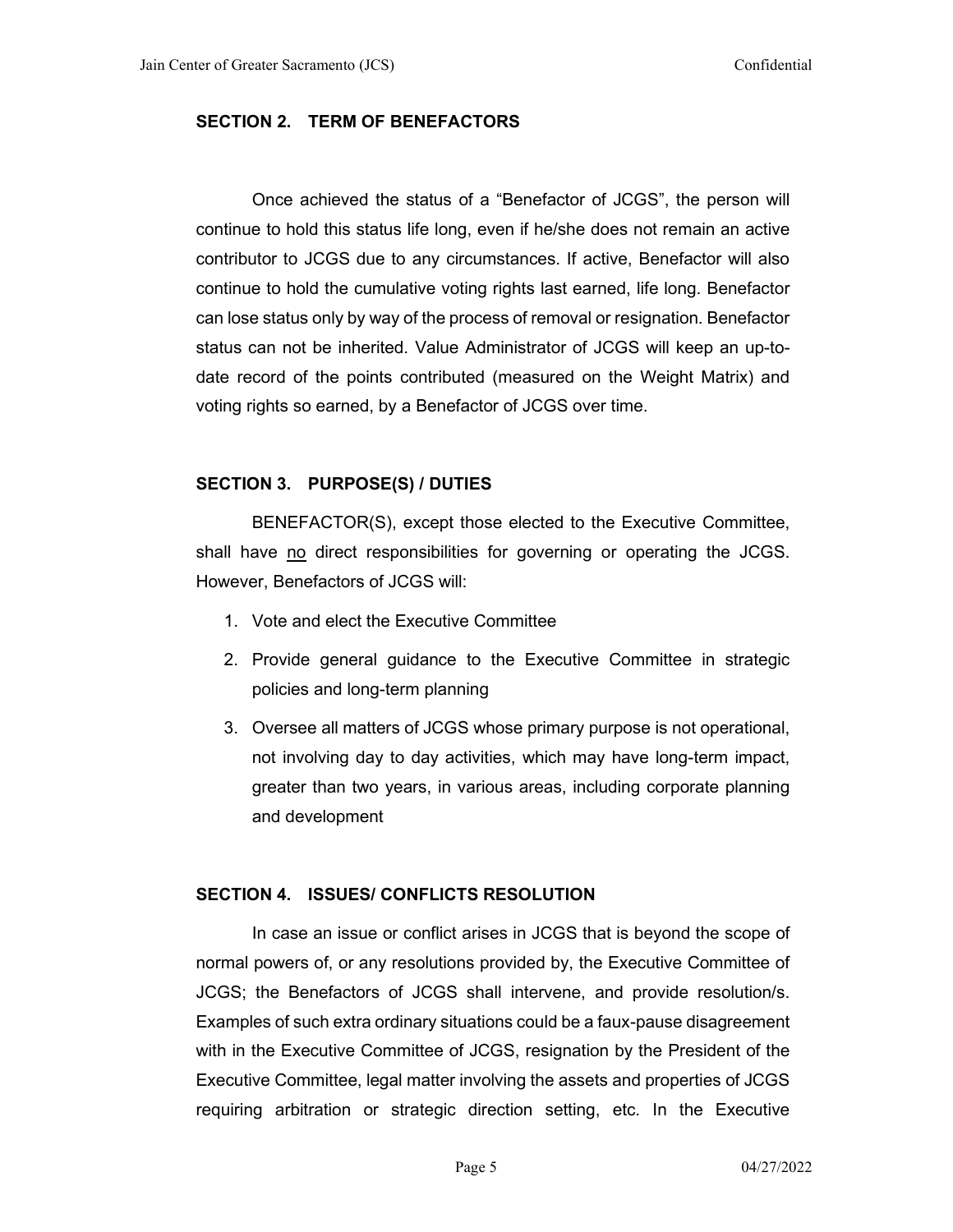Committee, for any vacancies arising out of any resignations, conflicts or otherwise, an interim relief will be provided by the Benefactors, till next election is held and vacant offices are duly filled.

#### **ARTICLE 4**

#### **EXECUTIVE COMMITTEE**

#### **SECTION 1. STRUCTURE OF THE EXECUTIVE COMMITTEE**

EXECUTIVE COMMITTEE of JCGS shall consist of four OFFICERS namely: President, Secretary, Treasurer and Value Administrator.

Benefactors of JCGS, in good standing, will elect the officers of the EXECUTIVE COMMITTEE, from amongst the Benefactors of JCGS.

# **SECTION 2. TERM OF EXECUTIVE COMMITTEE**

Each Officer of the Executive Committee will be elected to serve as Officer of JCGS, for a continuous period of maximum two years. However, each year, at least two of the Officers of the Executive Committee, from the team of four, shall retire and be replaced immediately by two new persons. This means, every odd year (eg.2001), President and Treasurer shall retire to be replaced by two new persons; and every even year (eg.2002), Secretary and Value Administrator shall retire to be replaced by two new persons. President and Secretary, both can not retire in the same year. And similarly, Treasurer and Value Administrator, both can not retire in the same year.

#### **SECTION 3. PURPOSE(S) / DUTIES OF THE EXECUTIVE COMMITTEE**

The activities and affairs of JCGS shall be conducted and all corporate responsibilities shall be exercised by or under the direction of the Executive Committee, subject to the provisions of the California Nonprofit Religious Corporation law and any limitations in the Articles of Incorporation and Bylaws relating to the action required or permitted to be taken or approved by the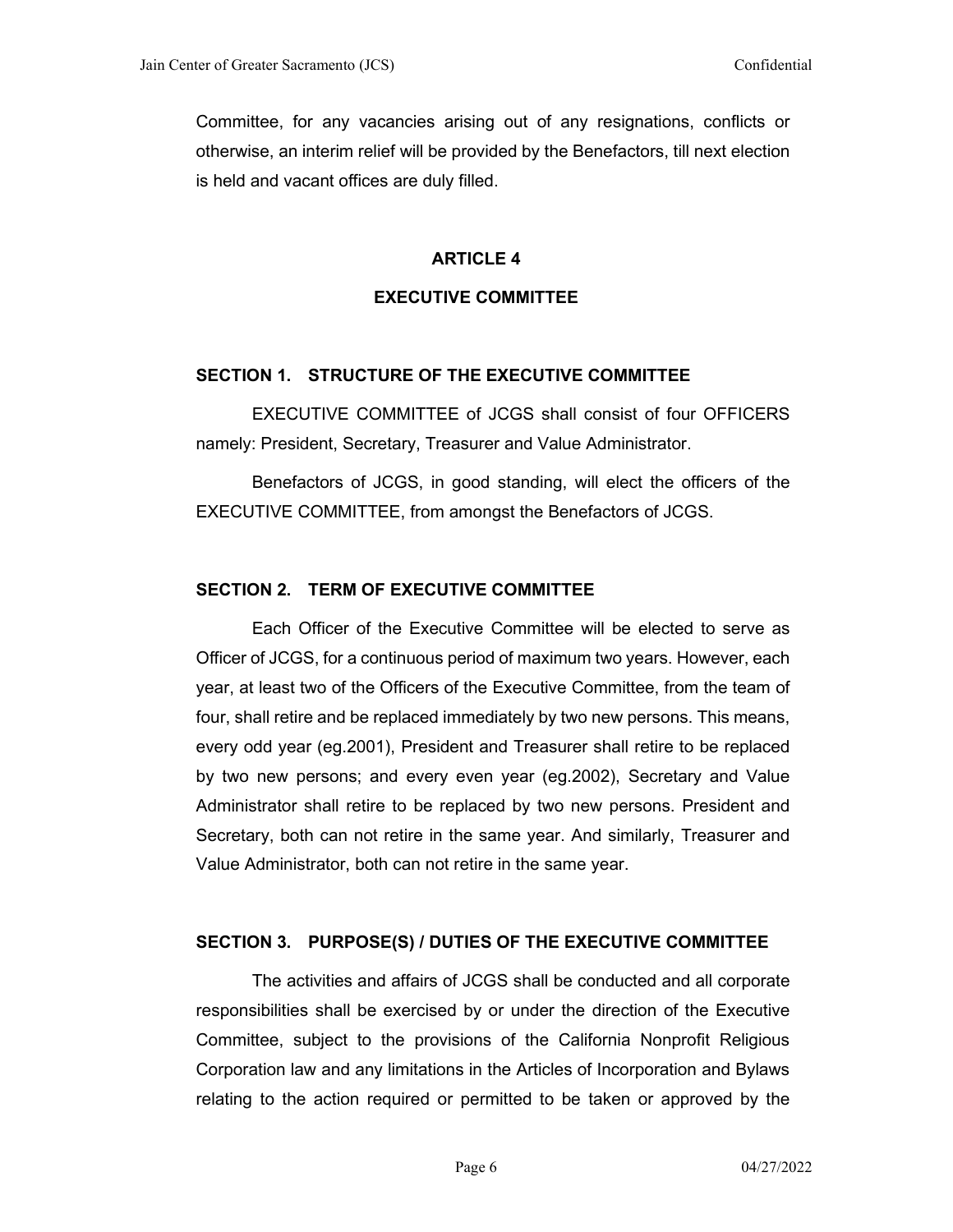Benefactors of the JCGS.

Executive Committee of JCGS shall have all the requisite ability and responsibility to do everything and anything reasonably and lawfully necessary, proper, suitable, or convenient for the achievement of the purposes and objectives of JCGS stated elsewhere in this document, or for any of them, or for the furtherance of the stated purposes, including, but not limited to the following:

- 1. Undertaking solicitation of contributions and donations for religious corporate purposes;
- 2. Owning, buying, selling, leasing, renting, or mortgaging of real estate and property;
- 3. Investing and dealing with the monies of the Jain Center of Greater Sacramento (JCGS);
- 4. Entering into, performing or canceling and rescinding any contract of every kind for lawful corporate purposes;
- 5. Borrowing or raising money for corporate purposes as permitted by the applicable laws of the State of California and within the framework of the goals and objectives of JCGS, in any manner and to secure the same mortgage or other liens upon any and all of the property of JCGS, and operating in the United States of America and North America consistent with local laws;
- 6. Perform any and all duties imposed on them collectively or individually by law, by the Articles of Incorporation of JCGS, or by these Bylaws;
- 7. Appoint or remove, employ and discharge, and, except as otherwise provided in Bylaws, prescribe the duties and fix compensation, if any, of all employees and agents of JCGS;
- 8. Handle the day to day operations and running of JCGS, organize all of the JCGS's events and activities, invite Jain Monks and Scholars, draft the annual Corporate budget, hold elections for the offices of the Executive Committee during Paryushan, and complete the transition process with the newly elected officers of the Executive Committee within 90 days of election results, latest by Jan 1<sup>st</sup>; AND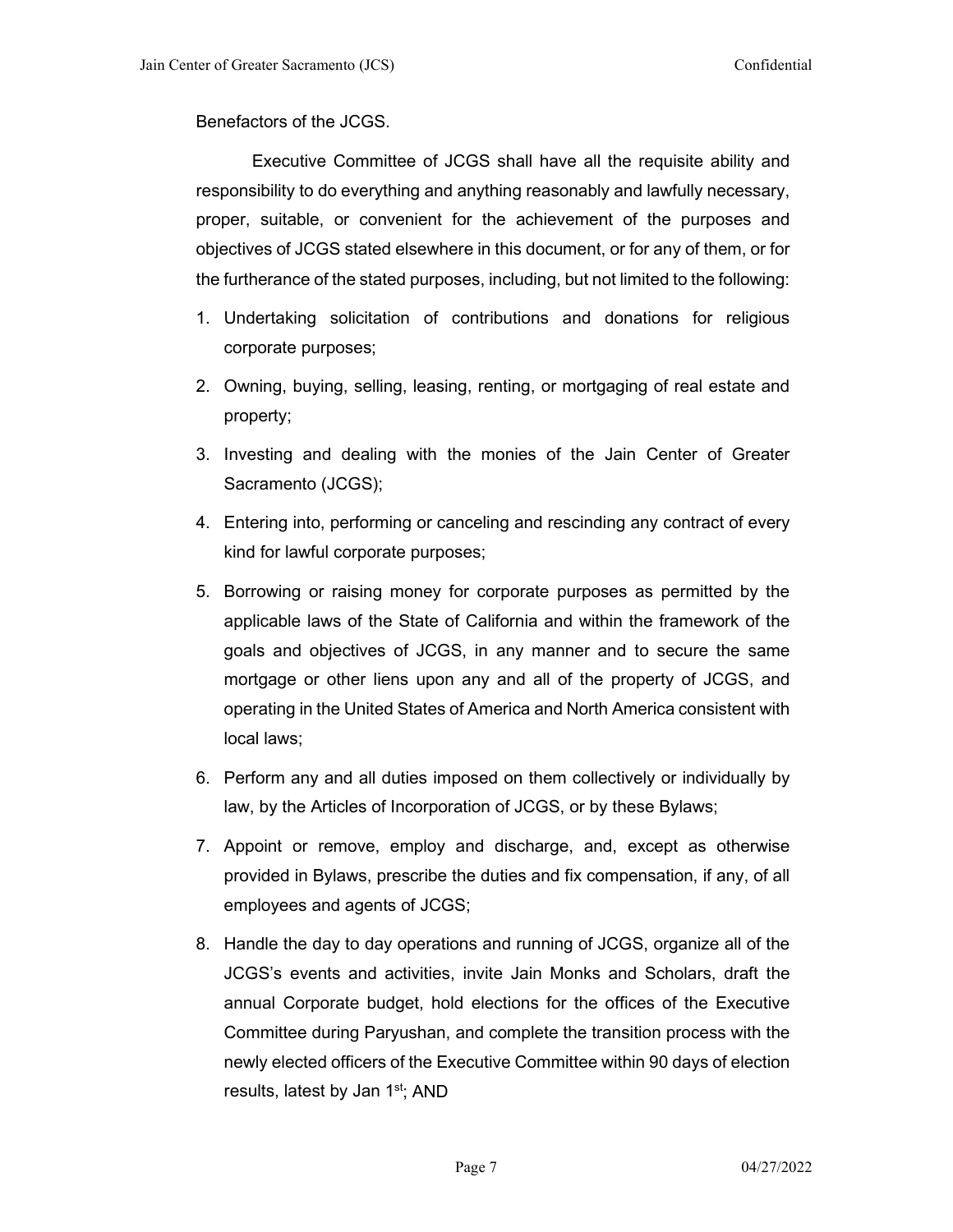9. Meet at such times and places as required by the Bylaws or need of JCGS.

The foregoing enumeration of responsibilities is not to limit or exclude any other responsibility Executive Committee of JCGS has under the applicable laws. Nothing herein contained shall be deemed to authorize or permit the Executive Committee of JCGS to carry on or to exercise any activities that exempt corporation may not do under the applicable State or Federal law or rules or regulations in effect.

# **SECTION 4. DUTIES OF THE PRESIDENT**

- 1. The President shall be the chief executive officer of JCGS and shall, subject to the control of Benefactors of JCGS, supervise and control the affairs of JCGS and the activities of the Officers.
- 2. He or she shall perform all duties incident to his or her office and such other duties as may be required by law, by the Articles of Incorporation of JCGS, or by these Bylaws, or which may be prescribed from time to time by the Benefactors of JCGS.
- 3. Unless another person is specifically appointed as Chairperson, the President shall preside at all meetings of JCGS.
- 4. Except as otherwise expressly provided by law, by the Articles of Incorporation, or by these Bylaws, he or she shall, in the name of JCGS, execute such deeds, mortgages, bonds, contracts, checks, or other instruments which may from time to time be authorized by the Benefactors of JCGS.
- 5. The President, through Value Administrator, shall invite Honorary Members of JCGS or any other suitable persons from society to become Benefactors of JCGS.
- 6. President, in consultation with other members of the Executive Committee or Benefactor or whom-so-ever the President deems fit will provide resolution/s to all conflicts and issues arising in the normal course of working of JCGS.
- 7. President shall perform all duties of the Secretary in Secretary's absence.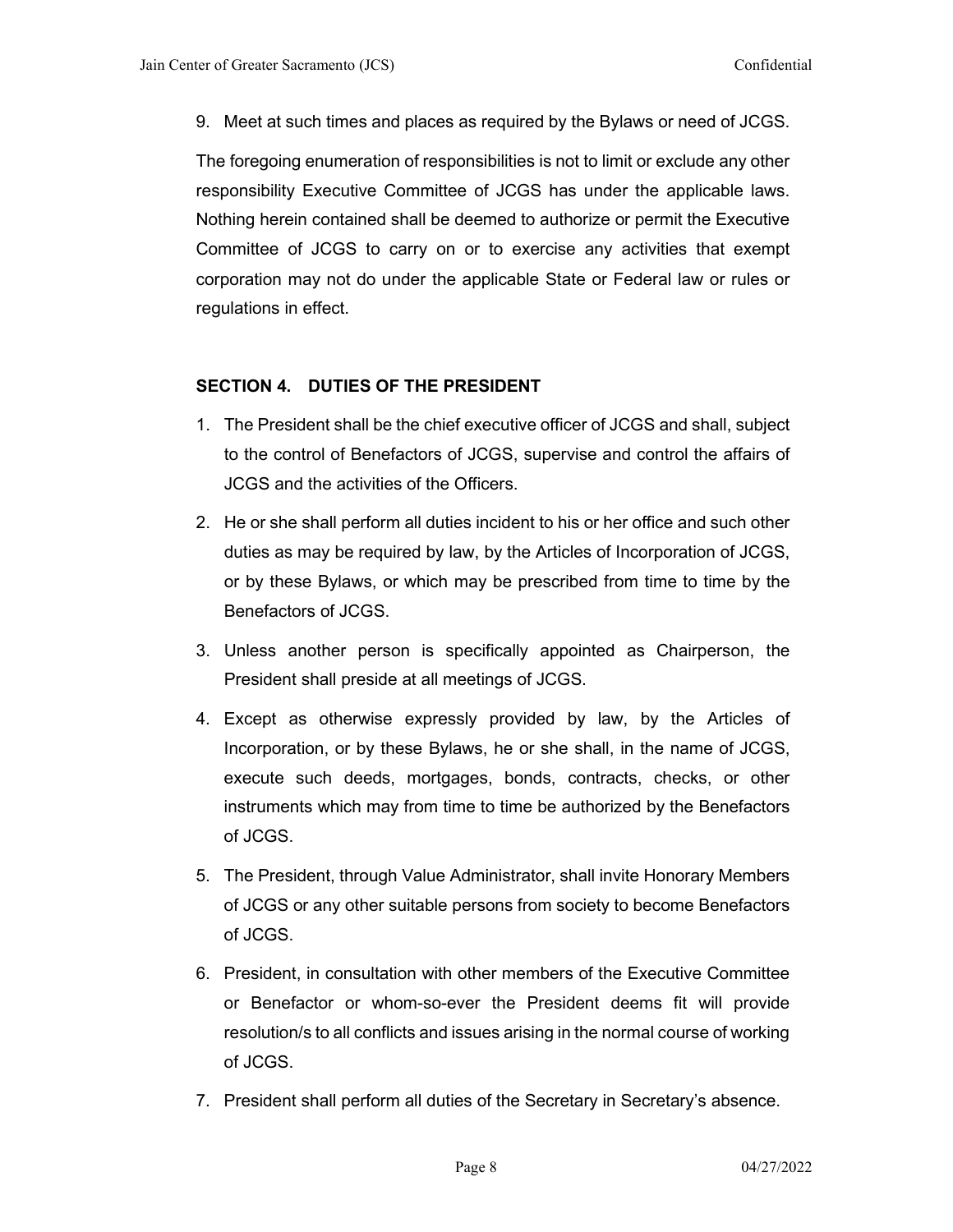## **SECTION 5. DUTIES OF THE SECRETARY**

The Secretary shall:

- 1. Certify and keep at the principal office of JCGS the original, or a copy of these Bylaws as amended or otherwise altered to date;
- 2. Be a custodian of the records and of the seal of JCGS and see that the seal is affixed to all duly executed documents, the execution of which on behalf of JCGS under its seal is authorized by Law or these Bylaws;
- 3. Take and keep at the Principal Office of JCGS or at such other place as the Executive Committee may determine, a book of minutes of all meetings of the Benefactors, Officers, Benefactors, and if applicable, meetings of Committees of Benefactors and of Members, recording therein the time and place of holding, whether regular or special, how called, how notice thereof was given, the names of those present or represented at the meeting, and the proceedings thereof;
- 4. See that all notices are duly given in accordance with the provisions of these Bylaws or as required by the Law;
- 5. In general, perform all duties incident to the office of the Secretary and such duties as may be required by Law, by the Articles of Incorporation of JCGS, or by these Bylaws, or which may be assigned to him or her from time to time by the Executive Committee or the Benefactors of JCGS.
- 6. Perform the duties of the President in President's absence.

# **SECTION 6. DUTIES OF THE TREASURER**

Subject to the provisions of these Bylaws relating to the "Execution of Instruments, Deposits and Funds", the Treasurer shall:

1. Have charge and custody of, and be responsible for, all funds and securities of JCGS, and deposit all such funds in the name of Jain Center of Greater Sacramento (JCGS) in such banks, trust companies, or other depositories as shall be selected by the Executive Committee;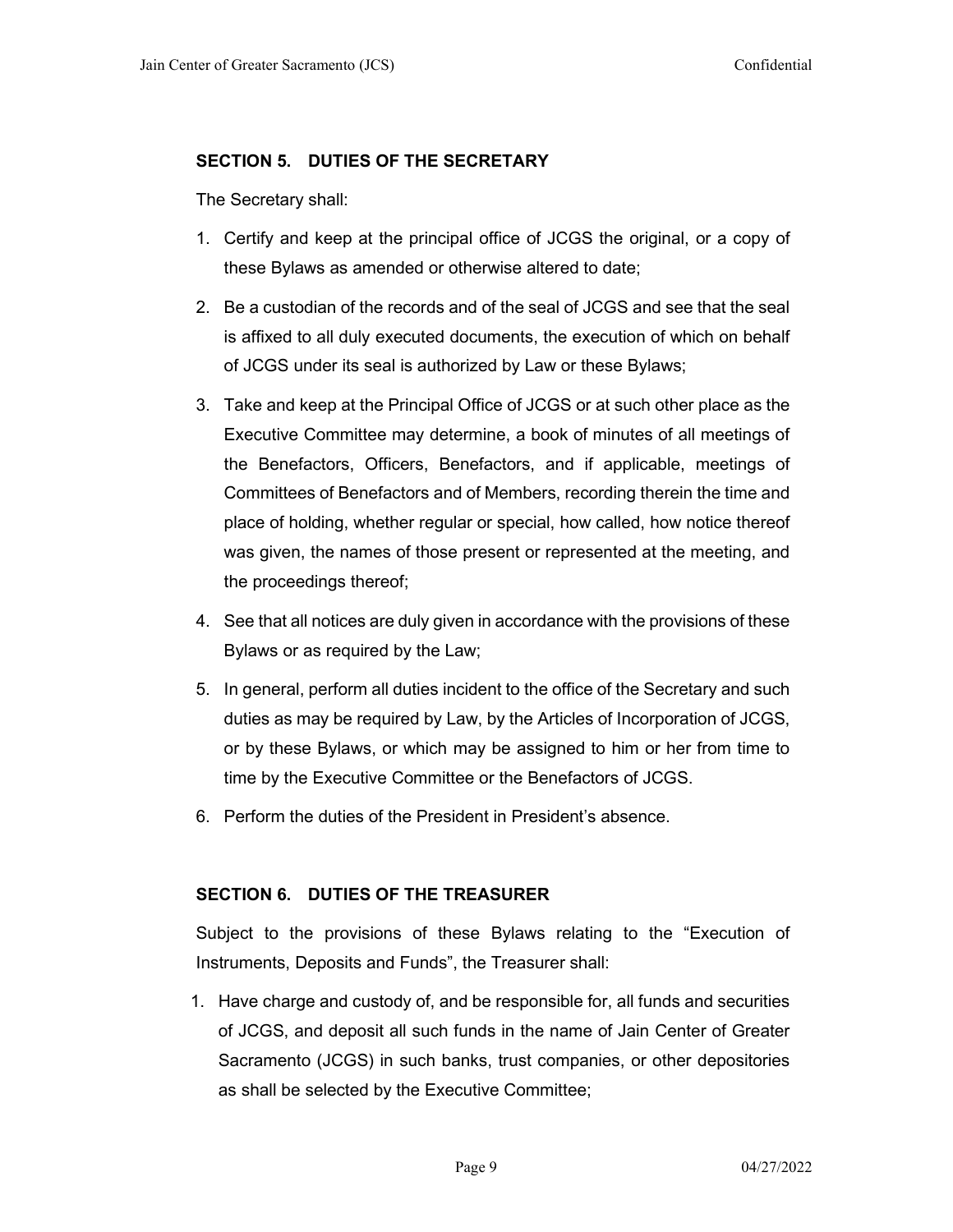- 2. Receive, and give receipt for monies due and payable to JCGS from any source whatsoever;
- 3. Disburse, or cause to be disbursed, the funds of JCGS as may be directed by the Executive Committee, taking proper vouchers for such disbursements;
- 4. Keep and maintain adequate, correct and up-to-date accounts of JCGS's properties and business transactions, including accounts of JCGS's assets, liabilities, receipts, disbursements, gains and losses;
- 5. Exhibit books of account and financial records to the Benefactor Body of JCGS once a year and to the Executive Committee once every quarter;
- 6. Render to any Officer of the Executive Committee, any Benefactor of JCGS, or any Honorary Member, or his/her agent or attorney, whenever requested in written, an up-to-date account of any or all of his or her transactions as Treasurer and of the financial condition of JCGS with in 30 days of the request;
- 7. Prepare, or cause to be prepared, and certify, or cause to be certified, the financial statements to be included in any required reports;
- 8. In general, perform all duties incident to the office of Treasurer and such duties as may be required by Law, by the Articles of Incorporation of JCGS, or by these Bylaws, or which may be assigned to him or her from time to time by the Executive Committee or the Benefactors of JCGS;
- 9. File the income tax and all other tax returns, in time, with the appropriate Federal/ State Government authorities;
- 10. Perform the duties of Value Administrator in Value Administrator's absence.

# **SECTION 7. DUTIES OF THE VALUE ADMINISTRATOR**

Subject to the provisions of these Bylaws, the Value Administrator shall:

1. Initiate, co-ordinate and monitor the Election Process, and to keep minutes of the election process and all election associated meetings;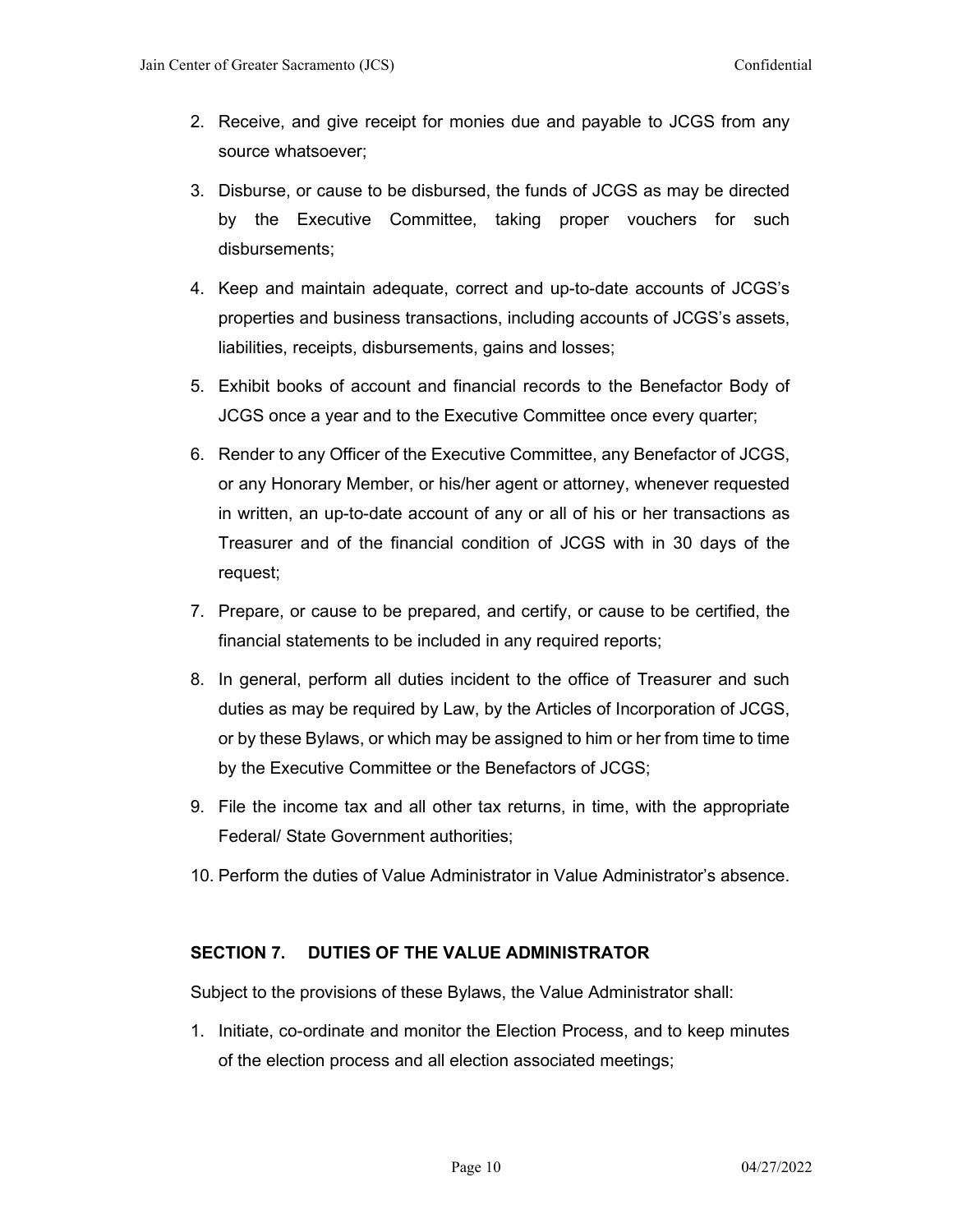- 2. Maintain and regulate the Weight Matrix, reward and recognize contributions by all Honorary Members and Benefactors of JCGS to the cause of JCGS;
- 3. Plan, execute and implement motivational schemes to attract contributions and resources from within and outside JCGS;
- 4. Initiate schemes and efforts to prepare and eventually convert Honorary Members of JCGS to the Benefactors of JCGS;
- 5. Promote JCGS, its mission, principles, and activities in a positive manner within JCGS, the community at large, and amongst the various Jain Centers and such like Institutions all over the United States and the world;
- 6. Co-ordinate, arbitrate, and facilitate resolution of any conflicts arising amongst Officers of the Executive Committee, Benefactors, Honorary Members or others, following a two step process:

Step 1. Amicable arbitration between the conflicting parties; and

Step 2. Escalate the issue to the Benefactor Body and call a meeting that will be chaired by the value administrator. Resolution will be based on a Democratic Vote;

7. Perform all duties of Treasurer in Treasurer's absence.

# **SECTION 8. COMPENSATION**

No compensation, salary or honorarium, in any form - cash or kind, shall be received by or rendered to any Honorary Member, Officer of the Executive Committee or Benefactor of JCGS, for any service/s rendered to the cause of JCGS.

# **ARTICLE 5**

#### **HONORARY MEMBER(S)**

## **SECTION 1. QUALIFICATION**

Any person, in good standing, who can perform the duties of an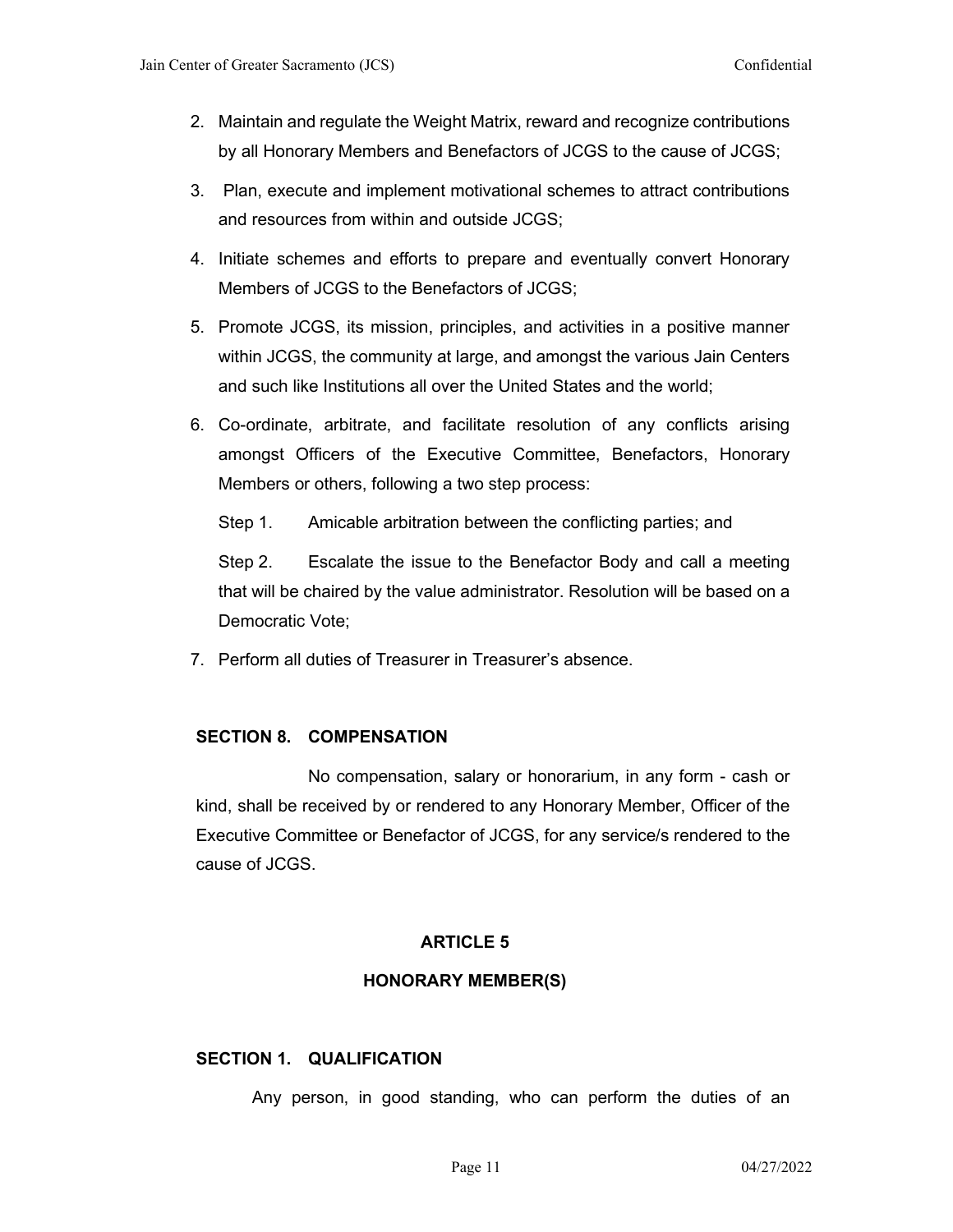"Honorary Member" can seek honorary membership of JCGS for a fiscal year. Executive Committee can also invite any person, deemed suitable, to become Honorary Member of JCGS for a fiscal year. Every Honorary Member must pay the annual Membership charges of JCGS. Honorary Membership can be renewed every year by paying the annual membership charges.

#### **SECTION 2. DUTIES OF HONORARY MEMBER**

Honorary Member of JCGS is expected to contribute honorary membership fees and minimum 40 hours per year of time to JCGS by way of attending meetings, religious functions and activities organized to further the cause of JCGS. Honorary Member must abide by the code of conduct of JCGS. Honorary Member can accumulate contribution points on Weight Matrix of JCGS so as to be eligible for invitation as Benefactor of JCGS.

# **ARTICLE 6**

#### **SECTION 1. VACANCIES: REMOVAL AND RESIGNATION**

Honorary member(s), Benefactor(s) and Executive Committee Officer(s) of JCGS may leave, resign, or be removed from their position. Vacancies will be said to exist on the death, resignation or removal of any Officer or on the declaration of an Officer who has been declared of unsound mind by a final order of court, or convicted of a felony, or has been removed from the office by order of the Superior Court for engaging in fraudulent acts pursuant to Section 9223 of the California Nonprofit Religious Corporation Law.

Any Honorary Member, Benefactor or Executive Committee Officer may resign effective immediately upon giving written notice to the President, unless the notice specifies a later time for the effectiveness of such resignation.

Any Honorary Member, Benefactor or Officer may be removed from his/her position, upon direct proof of the gross neglect in carrying out his/her duties, severe violation(s) and acts in derogation of JCGS mission, principles, ethics, embezzlement of Corporate funds, and acts of self-dealing. Removal will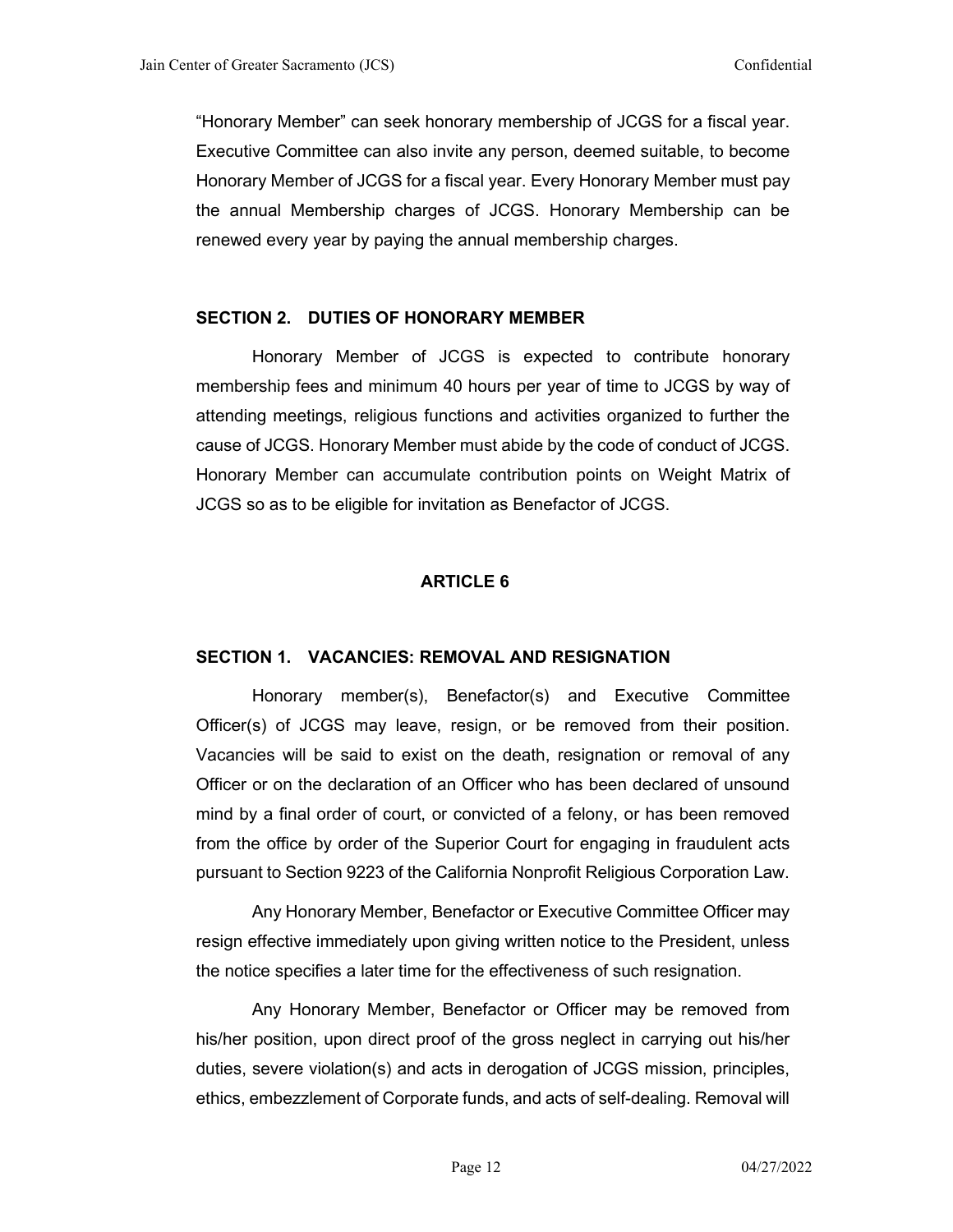take place upon a majority vote of the quorum of  $3/4^{\text{th}}$  of Benefactors and Majority of the general body of the Benefactors of JCGS.

# **SECTION 2. NON-LIABILITY OF BENEFACTORS, EXECUTIVE COMMITTEE AND HONORARY MEMBERS**

The Benefactors, Officers of the Executive Committee and the Honorary Members of JCGS shall not be personally liable for any debts, liabilities, liens, or other obligations of JCGS arising out of any circumstance.

# **SECTION 3. INDEMNIFICATION BY CORPORATION OF BENEFACTORS, OFFICERS, EMPLOYEES, HONORARY MEMBERS, AND OTHER AGENTS**

To the extent that a person who is, or was, a Benefactor, Officer of the Executive Committee, employee, other agent, or Honorary Member of the JCGS has been successful on the merits in defense of any civil, criminal, administrative, or investigative proceeding brought to procure a judgment against such person by reason of the fact that he or she is, or was, an agent of the JCGS, or has been successful in defense of any claim, issue or matter, therein, such person shall be indemnified against expenses actually and reasonably incurred by the person in connection with such proceeding.

If such person either settles any such claim or sustains a judgment against him or her, then indemnification against expenses, judgments, fines, settlements, and other amounts reasonably incurred in connection with such proceedings shall be provided by the JCGS but only to the extent allowed by, and in accordance with the requirements of, Section 9246 of the California Nonprofit Religious Corporation Law.

#### **SECTION 4. INSURANCE FOR CORPORATE AGENTS**

The Executive Committee may adopt a resolution authorizing the purchase and maintenance of insurance on behalf of any agent of the JCGS (including a Benefactor, Officer of the Executive committee, Honorary Member, employee or other agent of JCGS) against any liability other than for violating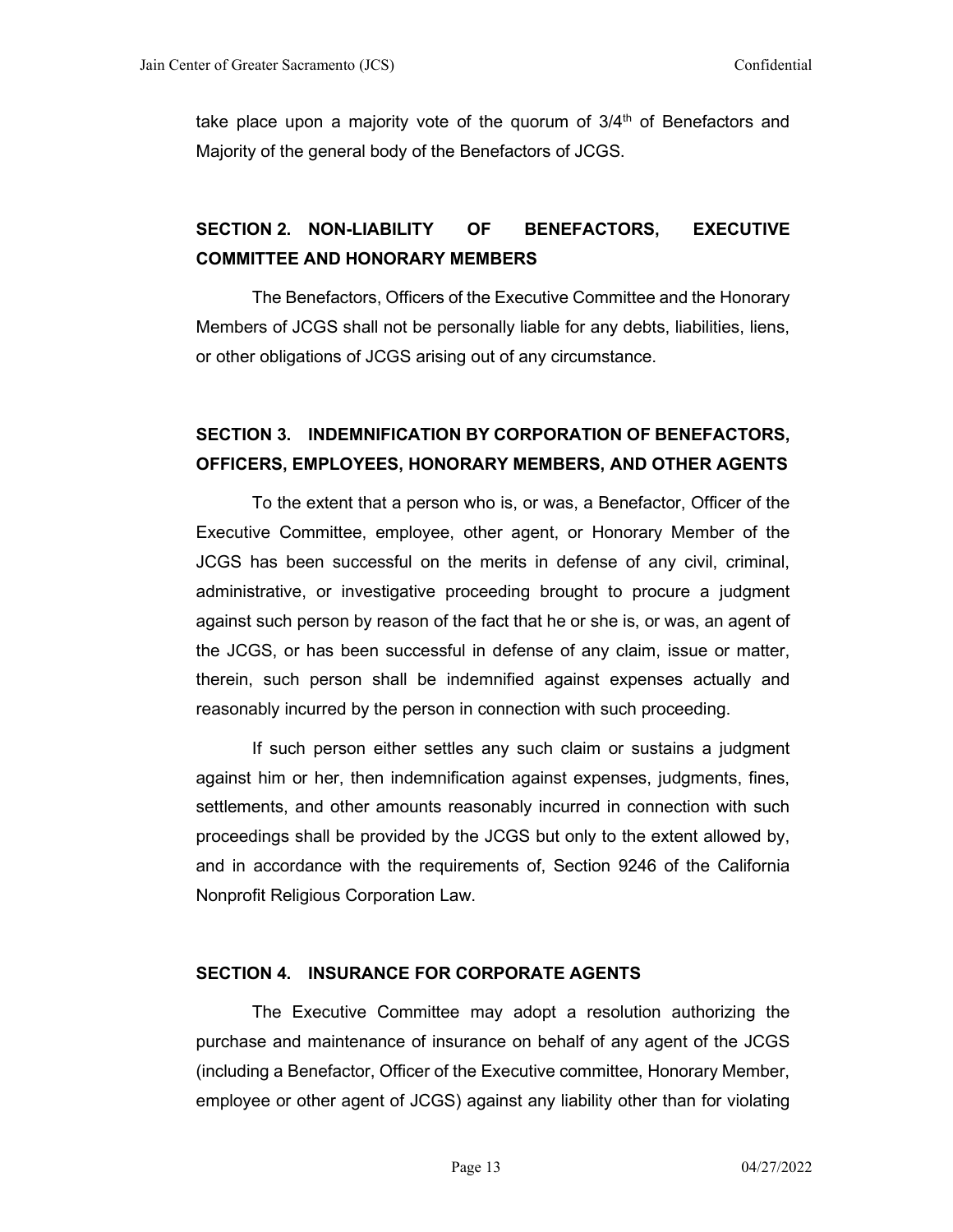provisions of law relating to self-dealing (Section 9243 of the California Nonprofit Religious Corporation Law) asserted against or incurred by the agent in such capacity or arising out of the agent's status as such, whether or not the JCGS would have the power to indemnify the agent against such liability under the provisions of Section 9246 of the California Nonprofit religious Corporation Law.

#### **SECTION 5. OPERATIONAL COMMITTEES**

JCGS shall have such committees as may from time to time be designated upon request of the Executive Committee and by resolution of the Benefactors body for the operation and running of the day to day activities of the JCGS. Such committees may consist of person(s) who are and/or are not also Benefactors or Benefactors of JCGS. Those committees shall act only in an operational capacity.

#### **ARTICLE 7**

# **WEIGHT MATRIX OF JCGS**

#### **(Instrument to measure and recognize contributions to JCGS)**

#### **SECTION 1. OBJECTIVES**

The "Weight Matrix" is an instrument that has been designed to recognize, measure and reward, in a competitive manner, the efforts and contributions made by an individual, to the cause and benefit of JCGS. Those who contribute more than the others can automatically earn a bigger weight in conflict resolution, strategic decisions and voting rights. Contributions are measured against time and money and rewarded in terms of value points.

#### **SECTION 2. MODEL OF THE WEIGHT MATRIX**

Office of the Value Administrator will keep a complete account of each members "Accumulated Weight (Voting Rights)" and will come up from time to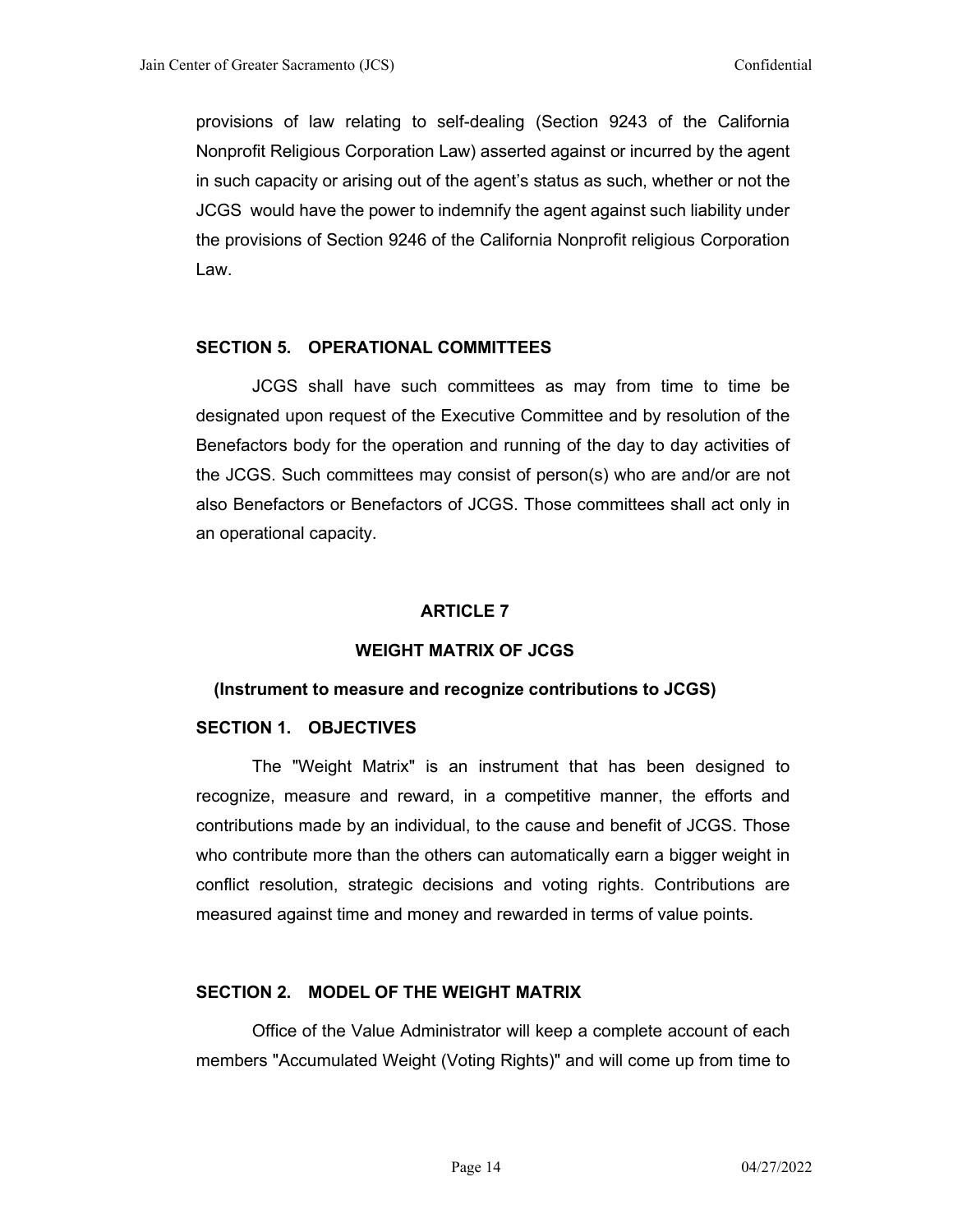time with motivational programs to attract members to contribute more towards achieving the goals of the Center.

- Money Contributions:
	- $\circ$  1 Dollar equals 1 point (may be revised keeping in view the inflation in the economy, changes in the value systems, etc.)
- Time Contributions:
	- o Minimum 40 Hours per Year Expected from all members and benefactors. Exceptional contributions may be evaluated with consent of the Executive Committee and rewarded.
- Resource Contributions:
	- o Exceptional contributions may be evaluated with consent of the Executive Committee and suitably rewarded.

Any activities done for self purification (such as fasts, pooja etc) out of religious / emotional feelings shall not earn value points, because the person is self benefited by such acts of self purification. However such activities will be highly encouraged and duly recognized through various recognition schemes and awards as appropriate time to time.

# **ARTICLE 8**

# **EXECUTION OF INSTRUMENTS, DEPOSITS AND FUNDS**

# **SECTION 1. EXECUTION OF INSTRUMENTS**

JCGS Executive Committee, except as otherwise provided in these Bylaws, may by resolution authorize any officer or agent of the JCGS to enter into any contract or execute and deliver any instrument in the name of and on behalf of the JCGS, and such authority may be general or confined to specific instances. Unless so authorized, no officer, agent, or employee shall have any power or authority to bind the JCGS by any contract or engagement or to pledge its credit or to render it liable monetarily for any purpose or in any amount.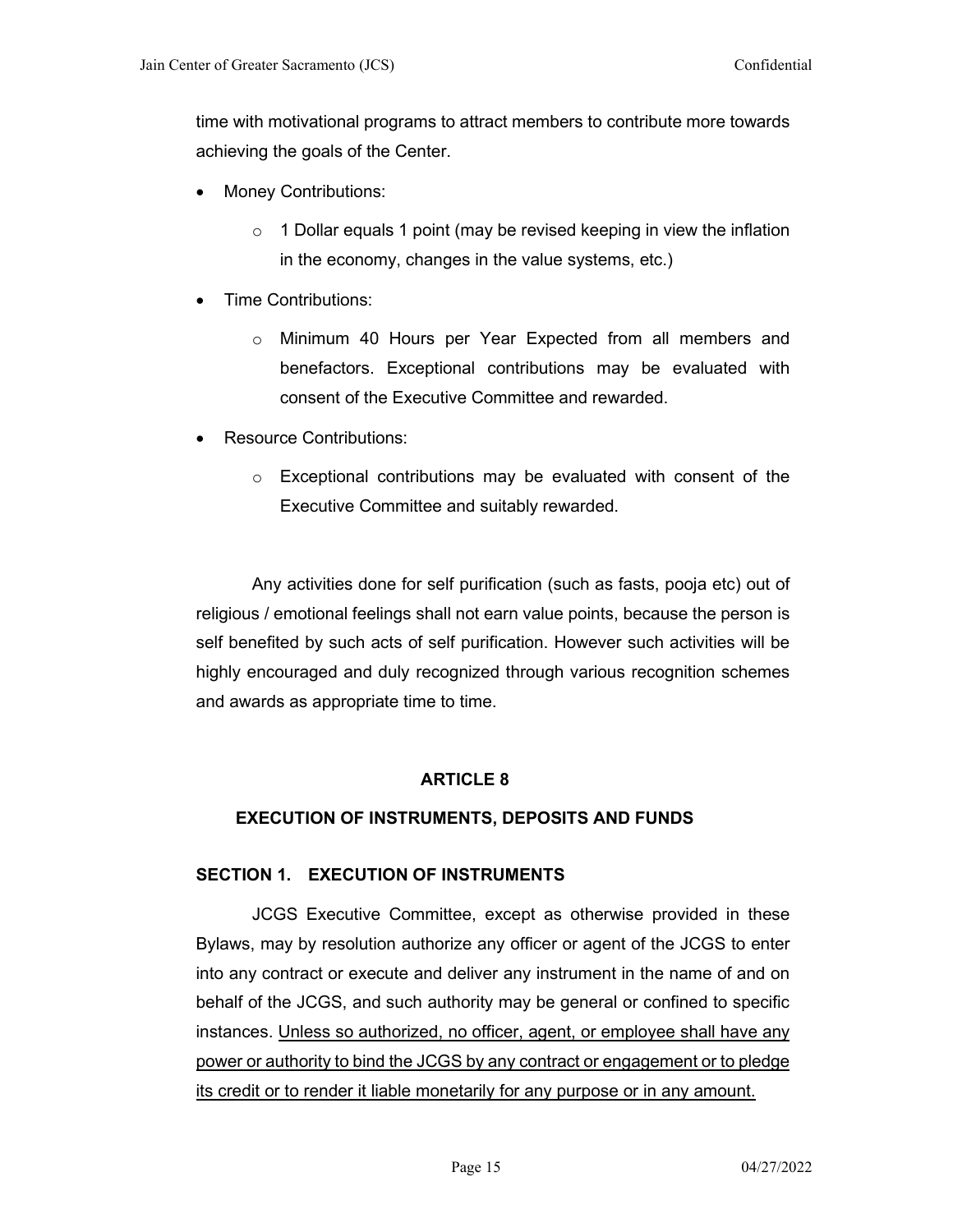#### **SECTION 2. CHECKS AND NOTES**

Except as otherwise specifically determined by resolution of the Board of Directors, or as otherwise required by law, checks, drafts, promissory notes, orders for the payment of money, and other evidence of indebtedness of the JCGS shall be signed by the Treasurer and countersigned by the President of JCGS.

#### **SECTION 3. DEPOSITS**

All funds of JCGS shall be deposited from time to time to the credit of the JCGS in such banks, trust companies, or other depositories as the Executive Committee may select.

#### **SECTION 4. GIFTS**

Any Benefactor or Officer may accept on behalf of the religious purposes of JCGS any contribution, gift, bequest, or devise, and if he or she does so, he or she must relinquish it to the corporate Treasurer upon receipt.

#### **ARTICLE 9**

#### **CORPORATE RECORDS, REPORTS AND SEAL**

#### **SECTION 1. MAINTENANCE OF CORPORATE RECORDS**

JCGS shall keep its principal office in the State of California:

- a. Minutes of all meetings of Benefactors, Officers and Committees, indicating the time and place of holding such meetings, whether regular or special, how called, the notice given, and the names of those present and the proceedings thereof;
- b. Adequate and correct books and records of account, including accounts of its properties and business transactions and accounts of its assets, liabilities, receipts, disbursements, gains and losses;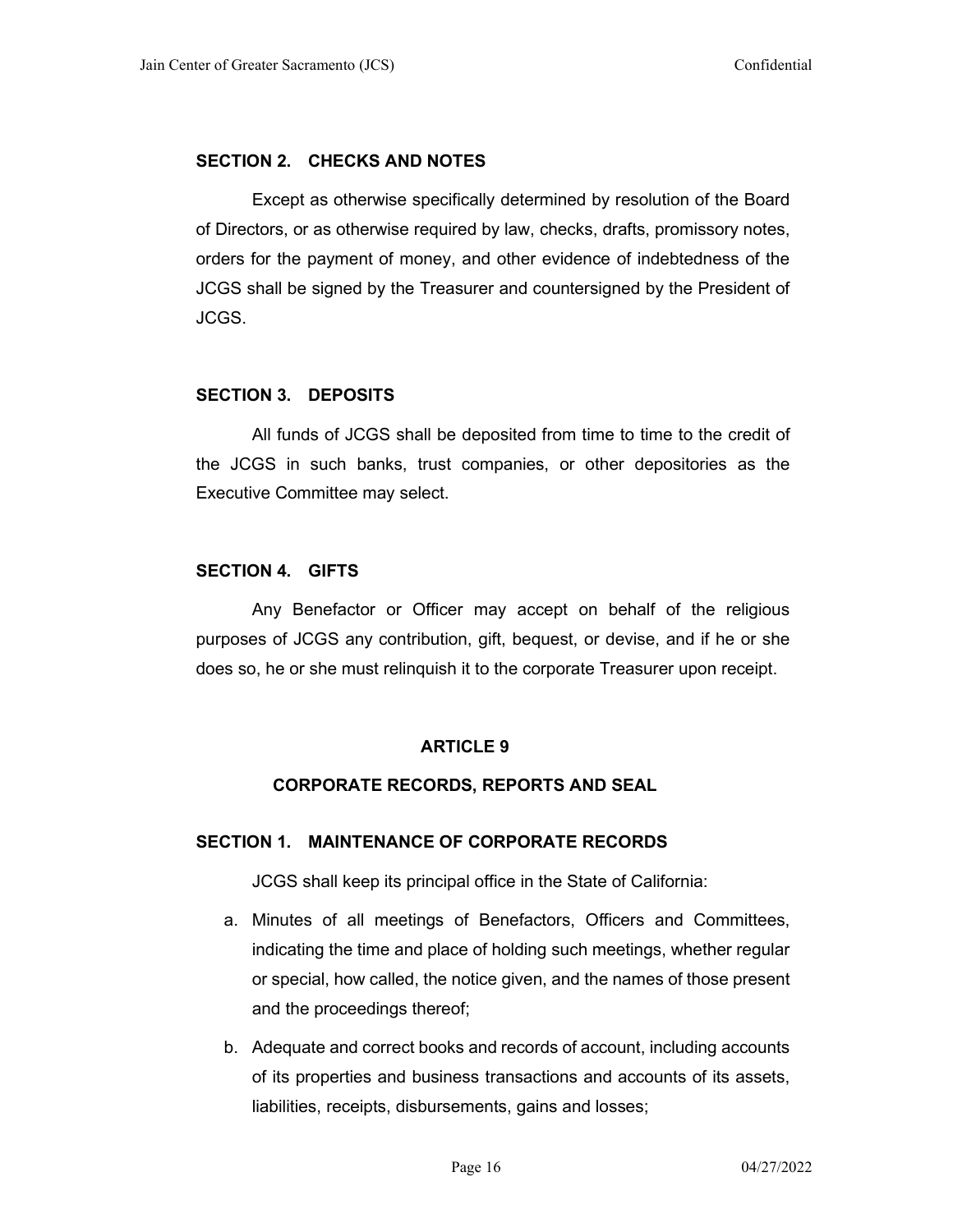- c. A record of its Benefactors and Honorary Members indicating their names and addresses and, if applicable, the class of membership held by each member and the termination date of any membership;
- d. A copy of JCGS's Articles of Incorporation and Bylaws as amended to date, which shall be open to inspection by the benefactor(s) of JCGS at all reasonable times during office hours.

#### **SECTION 2. CORPORATE SEAL**

 JCGS Executive Committee may adopt, use, and at will alter, a corporate seal. Such seal shall be kept at the Principal office of JCGS. Failure to affix the seal to corporate instruments, however, shall not affect the validity of any such instrument.

#### **SECTION 3. BENEFACTORS' INSPECTION RIGHTS**

 Every Benefactor shall have the absolute right at any reasonable time to inspect and copy all books, records, and documents of every kind and to inspect the physical properties of the JCGS.

#### **SECTION 4. RIGHT TO COPY AND MAKE EXTRACTS**

 Any inspection under the provisions of this Article may be made in person or by agent or attorney and the right to inspection includes the right to copy and make extracts.

#### **ARTICLE 10**

#### **AMENDMENT OF BYLAWS**

#### **SECTION 1. AMENDMENT**

 Subject to any provision of law applicable to the amendment of Bylaws of religious nonprofit corporations, these Bylaws, or any of them, may be altered, amended, or repealed and new Bylaws adopted subject to the power of members, if any, to change or repeal these Bylaws under Section 9150 of the Corporations Code, by approval upon a  $3/4<sup>th</sup>$  vote of the Benefactors body.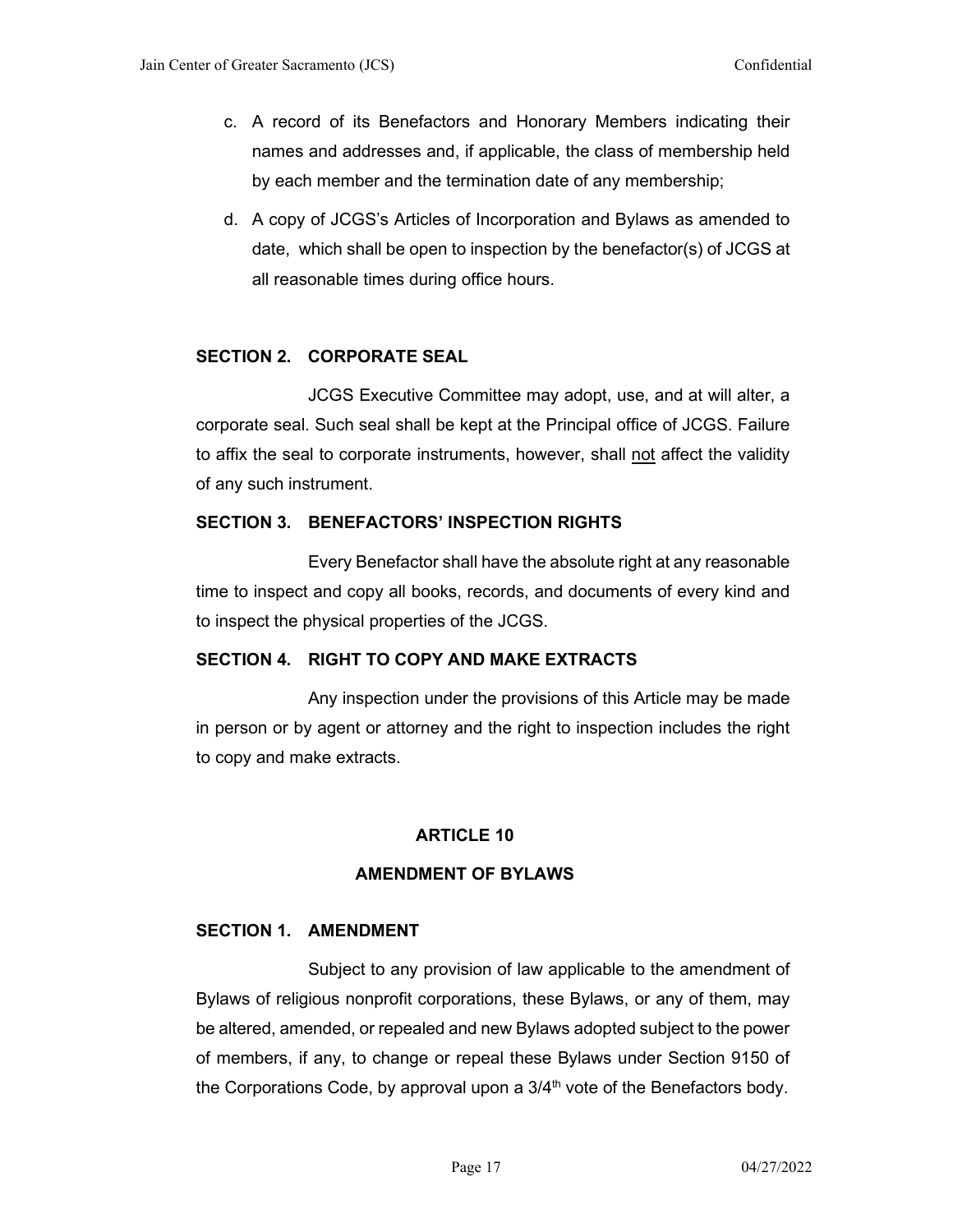# **ARTICLE 11**

# **AMENDMENT OF ARTICLES**

# **SECTION 1. AMENDMENT OF ARTICLES**

Any amendment of the Articles of Incorporation may be adopted only by approval of the Benefactors.

# **ARTICLE 12**

# **PROHIBITION AGAINST SHARING CORPORATE PROFITS AND ASSETS**

# **SECTION 1. PROHIBITION AGAINST SHARING CORPORATE PROFITS AND ASSETS**

No Benefactor, officer, employee, honorary member or any other person connected with JCGS, or any private individual, shall receive at any time any of the net earnings or pecuniary profit from the operations of the JCGS, provided, however, that this provision shall not prevent payment to any such person of reasonable compensation for services performed for the JCGS effecting any of its religious purposes, provided that such compensation is otherwise permitted by these Bylaws and is fixed by resolution of the Executive Committee; and no such person or persons shall be entitled to share in the distribution of, and shall not receive, any of the corporate assets on dissolution of the JCGS. All Benefactors, if any, of the JCGS shall be deemed to have expressly consented and agreed that on such dissolution or winding up of the affairs of the JCGS, whether voluntarily or involuntarily, the assets of the JCGS, after all debts have been satisfied, shall be distributed as required by the Articles of Incorporation of this JCGS and not otherwise.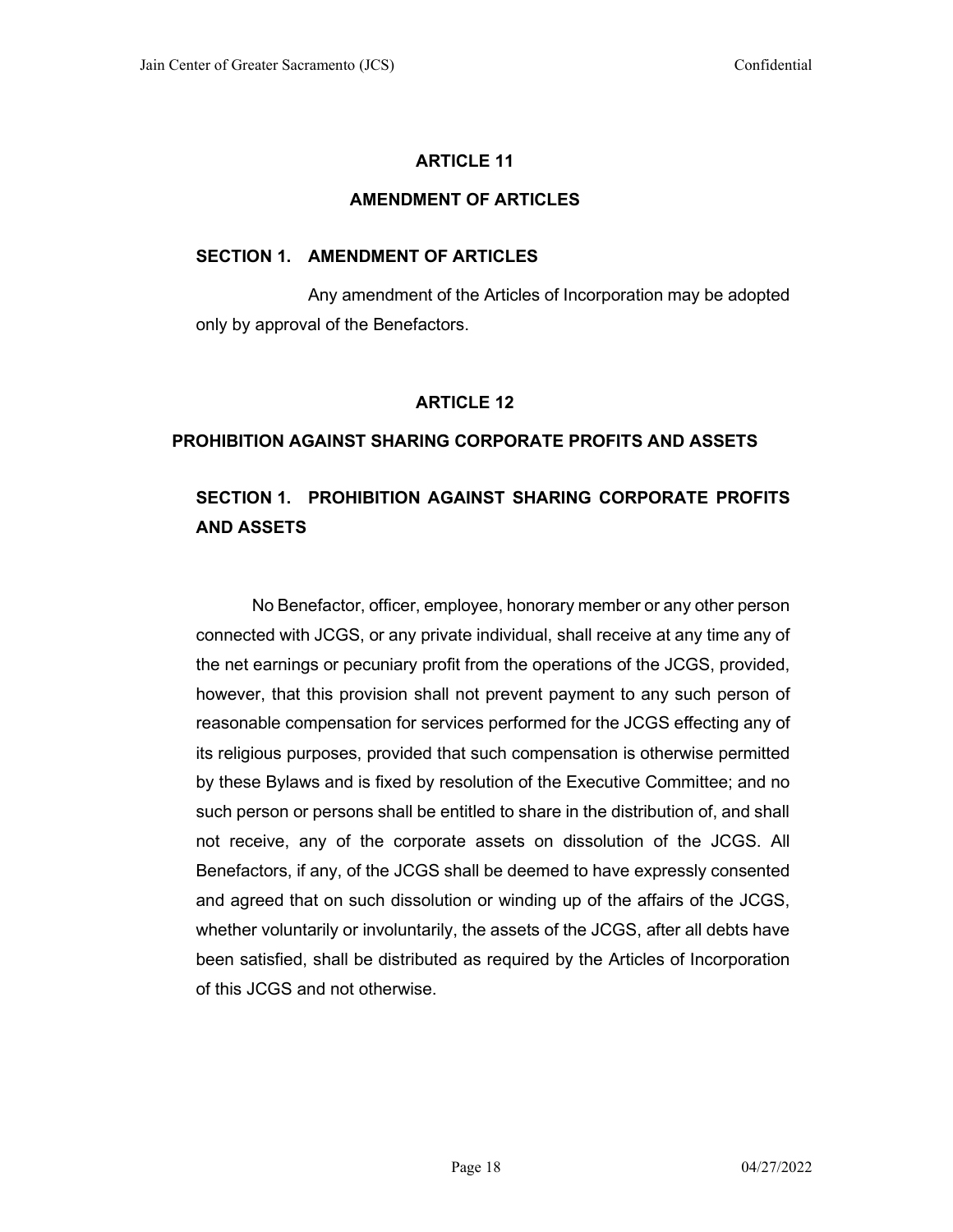#### **ARTICLE 13**

#### **DISSOLUTION**

JCGS may be dissolved by 3/4<sup>th</sup> vote of the Benefactors Body. Upon dissolution or winding up of the corporation, an accounting shall be commenced of the JCGS assets and by majority vote of a quorum of the Benefactors, all JCGS assets shall be donated or distributed to another Jain non profit fund, foundation, or corporation which is organized and operated exclusively for Jain religious purposes and which has established its tax-exempt status in the United States under Section 501(c)(3) of the internal Revenue Code.

# **WRITTEN CONSENT OF BY LAWS COMMITTEE ADOPTING BYLAWS**

We, the undersigned, are all of the persons, members of the By Laws Committee, named as the initial Benefactors in the Articles of Incorporation of THE JAIN CENTER OF GREATER SACRAMENTO (JCGS), INC., a California nonprofit